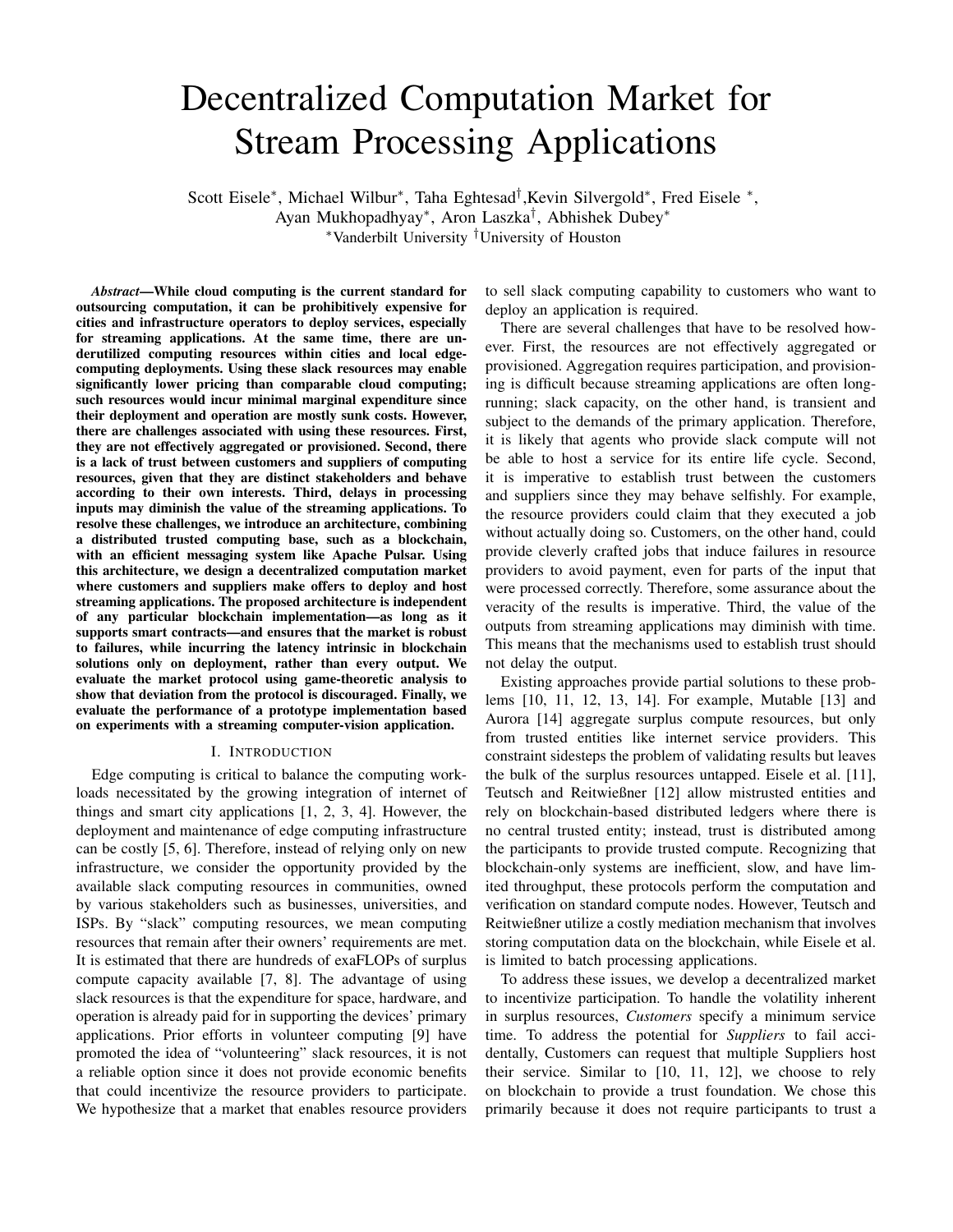single centralized entity. In addition, it is robust and has high availability. Recognizing the limitations, we restrict the use of the smart contract to recording allocation contracts, providing a minimal verification service, and transferring funds. All other functionality is implemented using another distributed ledger, in particular Apache Pulsar. These two mechanisms work in parallel and only synchronize during the final payout. As a result, the streaming applications may be deployed without incurring delays to waiting for blockchain transactions.

To retain trust despite the use of a second ledger, we deter some actions available to the participants by designing a protocol that is both incentive-compatible and individually rational. This protocol establishes a game and includes in the smart contract a mechanism that verifies outputs generated by the participants (who are treated as rational players) to ensure expected outcomes. Then, disputes, if they occur, are resolved by a *Mediator*. We show using game-theoretic analysis that this approach is sufficient to disincentivize deviation from the protocol. This analysis is an integral part of the system design since enforceable rewards and penalties are crucial in a decentralized and trustless setting.

The outline of the paper is as follows. We first explain the problem, then describe our approach, followed by the analysis of the protocol. Finally we present an experimental description. We show that the performance of our framework affects only the initial deployment and not the streaming performance., which does not depend on the market but rather on the resources available to the Supplier. The implementation is available at [15].

# II. PROBLEM FORMULATION

#### *A. Assumptions*

We consider that the actors are selfish but non-malicious entities, i.e., they may try to cheat; however, given options, they will make choices that optimize their utility. In particular, we assume that each  $s_i, c_i$  (a Supplier or Customer) has a utility function U, and a set of actions  $\Gamma$  to choose from. Since the actors are rational, agent i chooses action  $\chi^* \in X$ such that  $\gamma^* = \arg \max_{\gamma \in \Gamma} U$ . The utility function takes the general form  $U = \sum (benefits) - \sum (costs)$ . We define these participants and some key attributes formally below.

Definition 1 (Suppliers of Computation Resources): A Supplier  $s$  is a rational agent that, for some limited duration, has surplus computing resources available. Specifically, it has  $R_s$ MB of memory and  $I_s$  CPU cycles (in millions) per second available for a duration defined as  $\Delta_s = s_{end} - s_{start}$ , where  $s_{start}$  and  $s_{end}$  denote the start and end clock times of the availability, respectively. We assume that the Supplier knows its primary workloads<sup>1</sup> and can estimate  $I_s$ ,  $R_s$ , and  $\Delta_s$ . To ensure profitability, the Supplier must require payment in excess of its operating costs, specifically, the cost of the electricity consumed to host a service, denoted by  $\pi_{s\epsilon}$ .

Definition 2 (Customer and Application Service): A Customer  $c$  is a rational agent that has an application service (organized as a docker image) to deploy using our platform. The application has a data input rate of  $\lambda$  and requires  $R_c$  MB of memory and  $I_c$  CPU instructions (in millions) to process each input. Each deployment lasts for a specific duration, known as the *service lifetime*, and is defined as  $\Delta_c = c_{end} - c_{start}$ , where  $c_{start}$  and  $c_{end}$  denote the start and end clock times of the service, respectively. We assume that for a specific service, Customers can estimate  $I_c$ ,  $R_c$ ,  $\lambda$ , and  $\Delta_c$ . For every service output, the Customer receives a benefit b and is willing to pay up to  $\pi_{xmax}$ .

## *B. Requirements*

Given a set of offers, the market must enable suppliers and customers to benefit from participating in the market. This implies that the market provides an allocation that assigns a job to a supplier. Further, we need to ensure that the participants trust the market. Unfortunately, the nature of the utility function (Section II-A) encourages the suppliers to neglect processing service inputs since electricity costs  $\pi_{s\epsilon}$ can be saved by reducing processing. Therefore, we face the challenge of identifying the action space of the participants and designing a mechanism that makes undesired behavior expensive for the participating actors.

#### III. OUR APPROACH

Before we introduce our market, we introduce additional actors that participate in our market protocol and formally describe *offers* through which the customers and suppliers interact with the market.

Definition 3 (Supplier Market Offers): Both Customers and Suppliers participate in the market by making offers. A Supplier offer  $os \in O_s$  is a tuple that includes:  $A_{si}$ , a unique account identifier associated with the Supplier that posted the offer;  $I_s$ , the number of surplus instructions (in millions) per second available;  $R_s$ , the amount of RAM available;  $s_{start}$ , when the resource is first available;  $s_{end}$ , when the resource availability ends;  $\pi_{xmin}$ , the minimum price the Supplier is willing to be paid per million instructions; and  $[M]$ , a list of trusted Mediators (we describe mediators below).

Definition 4 (Customer Market Offers): A Customer offer  $oc \in O_c$  is a similar tuple that includes:  $A_{ci}$ , a unique account identifier associated with the Customer that posted the offer;  $I_c$ , CPU instructions (in millions) to process each input;  $R_c$ , the amount of RAM required;  $c_{start}$ ;  $c_{end}$  (defn 2);  $\pi_{xmax}$ , the maximum price the Customer is willing to pay per million instructions; *name*, the name of the application service to be deployed;  $\lambda$ , data input rate of the service; and  $|M|$ , a list of trusted Mediators.

Definition 5 (Allocators): An Allocator is an agent that aggregates participant offers, solves the resource matching problem, and provides an allocation. In particular, an allocation is a tuple which consists of *customer*, the allocated Customer;  $\{suppliers\}$ , a set of allocated Suppliers;  $a_{start}$ , the allocation start time;  $a_{end}$ , the allocation end time; name, the service

<sup>&</sup>lt;sup>1</sup>In our definition, we do not include other resources such as disk space, GPU cycles, and network bandwidth. While these are additional constraints on the resource allocation algorithm, they do not fundamentally change the problem under consideration.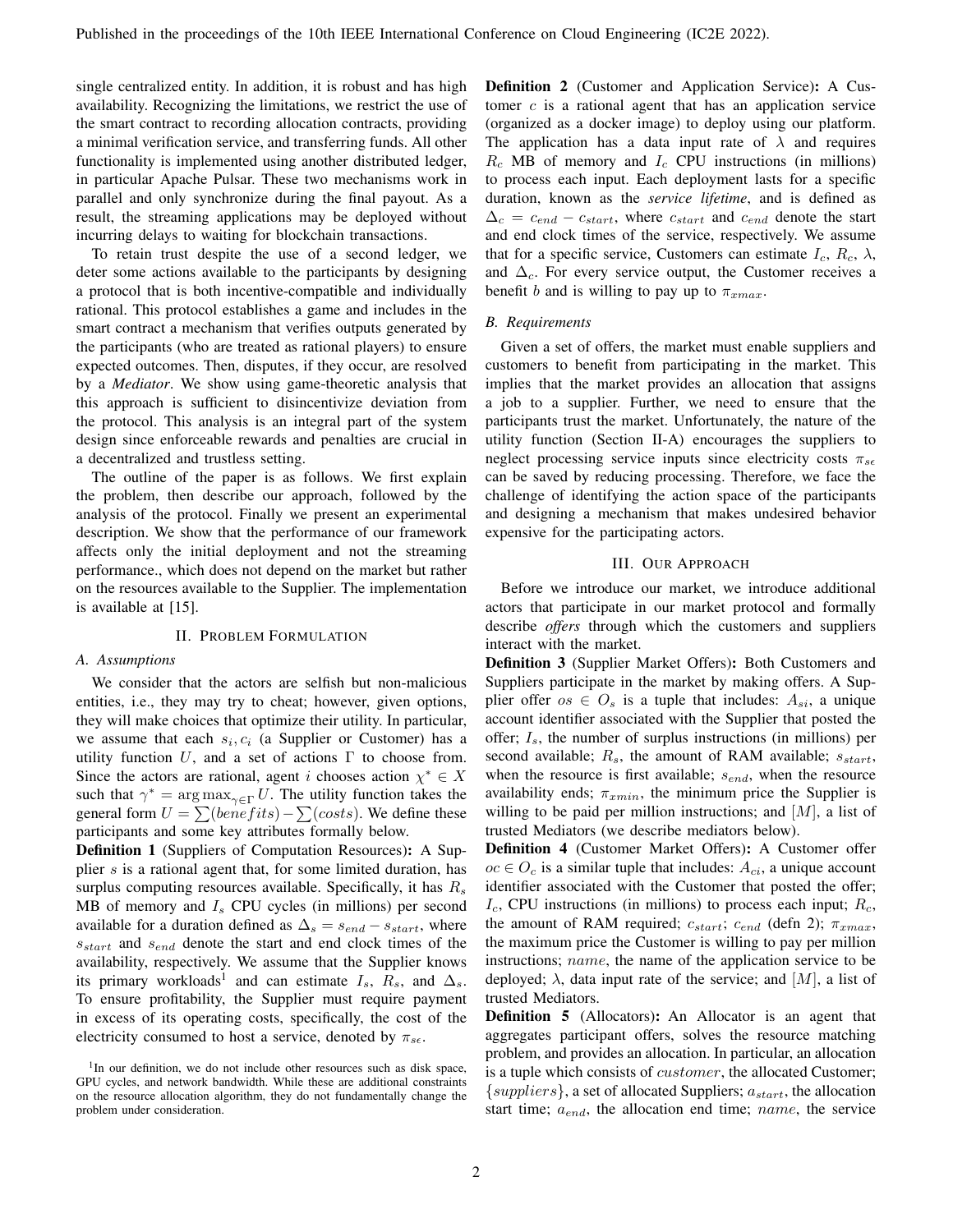name; and  $\pi_x$ , the service price per million instructions such that  $\pi_{xmin} \leq \pi_x \leq \pi_{xmax}$ . For the service price  $\pi_x$ , any value between  $\pi_{xmin}$  and  $\pi_{xmax}$  is feasible, and is determined by the Allocator according to its allocation algorithm (e.g., double auction, fixed price, etc.).

Effectively, an allocation declares which offers were matched, the start and end times, and the service price. This is only possible if

$$
I_c \lambda \le I_s \text{ and } R_c \le R_s \text{ and } \pi_{xmin} \le \pi_{xmax} \tag{1}
$$

$$
[s_{start}, s_{end}] \cap [c_{start}, c_{end}] > \Delta_{min} \tag{2}
$$

i.e., the Supplier has sufficient resources to process inputs at the necessary rate, there exists a price that both Customer and Supplier would accept, and the times that the offers overlap exceeds the Customer's minimum viable service time  $\Delta_{min}$ . Definition 6 (Minimum Viable Service Time): To offset the setup costs  $\pi_{setup}$  of making and matching offers, a Customer's service must run for a minimum amount of time. We call this the *minimum viable service time* and denote it by  $\Delta_{min}$ . In addition to the start and end times of the service, the Customer also includes a minimum service time in the offer. While evaluating the offers, if the Allocator detects that *currenttime* +  $\Delta_{min} \geq c_{end}$ , then the offer becomes expired. Similarly if an allocation is created, it expires when  $currenttime + \Delta_{min} \ge a_{end}.$ 

If an allocation is agreed to by all parties then it becomes an *allocation contract*. The duration of the allocation is defined as  $\Delta = a_{end} - a_{start}$ . The total value of an allocation is  $\pi_{total} =$  $\pi_s \lambda \Delta$ , where  $\pi_s$  is the value of processing a single service input:  $\pi_s = I_c \pi_x$ . In our market, a number of Allocator agents can participate and incorporate various resource matching and constraint satisfaction algorithms to come up with their version of feasible allocation. The Allocator receives a payment  $\pi_A$ for providing this service. This cost contributes to the setup costs of consumers ( $\pi_{c \ setup}$ ) and suppliers ( $\pi_{s \ setup}$ ).

Definition 7 (Mediators): Mediators are actors that are trusted to perform mediation in the case of a dispute on a particular allocation. The process involves recomputing the contended output and determining fault. Customers and Suppliers specify in their offers which Mediators they are willing to trust for that offer, and an allocation is only feasible if there a trusted Mediator in common. If a participant chooses to no longer trust a particular Mediator then it no longer includes it in its offers.

# *A. Understanding Costs*

In addition to monetary setup costs, there are costs associated with the time delay between when an offer is submitted and when that offer is deployed. This delay depends on Supplier availability, the time required to construct an allocation, denoted by  $\delta_{alloc}$ , and the time to set up the service, denoted by  $\delta_{setup}$ . Service setup includes transferring and starting the service. Assuming that the service inputs are being generated continuously, the cost of this delay is at least

 $\pi_{delay} = \lambda \times \pi_s \times (\delta_{setup} + \delta_{alloc}).$  (3)

The Customer must account for this delay when specifying offer start time, specifically  $c_{start} = c_{start}^* - (\delta_{alloc} + \delta_{setup})$ where  $c_{start}^*$  is the actual desired service start time. Finally, if a Supplier hosting a service fails, the cost to the Customer to recover from the failure is

$$
\pi_{recover} = \pi_{c\_setup} + \pi_{delay}.\tag{4}
$$

#### *B. Middleware Components: Smart Contract and Pulsar*

In our market, there are two middleware components that are critical to its operation. First, we use a smart contract and Blockchain<sup>2</sup> to enforce allocation contracts by recording signed allocations, providing a verification service, and providing registration to the market by accepting deposits and transferring payments upon successful completion of the contract. Second, we rely on a distributed ledger like Apache Pulsar [16] to record messages and transfer data between market participants. The fundamental properties we need from the distributed ledger are fast, efficient, durable storage of ordered messages that can be routed and are eventually delivered. Note that both blockchain and Pulsar record aspects of the market state, however, payments and contracts are only finalized through smart contracts in Blockchains that provide trust assurances.

## IV. MARKET PROTOCOL

We describe the market protocol (Fig. 1a) using numbers in the text (e.g.,  $(1)$ ), which denote the events that take place. We also refer to the state machine shown in Fig. 1b to describe the protocol, which depicts how the smart contract tracks the state of each allocation. In our notation, text in teletype font represents smart contract functions and text that is *italicized* are state machine states.

- 1) Making Offers: The protocol begins with the Customers and Suppliers constructing their offers and sending them on the offers channel  $(1)$ .
- 2) Creating Allocation: The Allocator reads the offers channel  $(2)$  and executes a matching algorithm to construct an allocation, if one exists. It then sends the allocation on the allocations channel.
- 3) Accepting Allocation: The Customers and Suppliers read the allocations channel and send a message on the accept channel  $(3)$  to specify if they accept the allocation or not. The Allocator reads the accept channel and, if all the allocated participants accept, sends the allocation to the Smart Contract (SC) and requests that it calls the createAllocation function 4. The Smart Contract checks the feasibility and correctness of the allocation, and the state of the allocation is initiated to *Allocated*. As part of submitting the allocation to the SC, the Allocator sends additional requests (AddSupplier) to add the id of each Supplier and the hash of its offer to the allocation stored by the SC. These two function calls incur a cost of

 $2$ We can support different implementations, but we use Ethereum in the current prototype.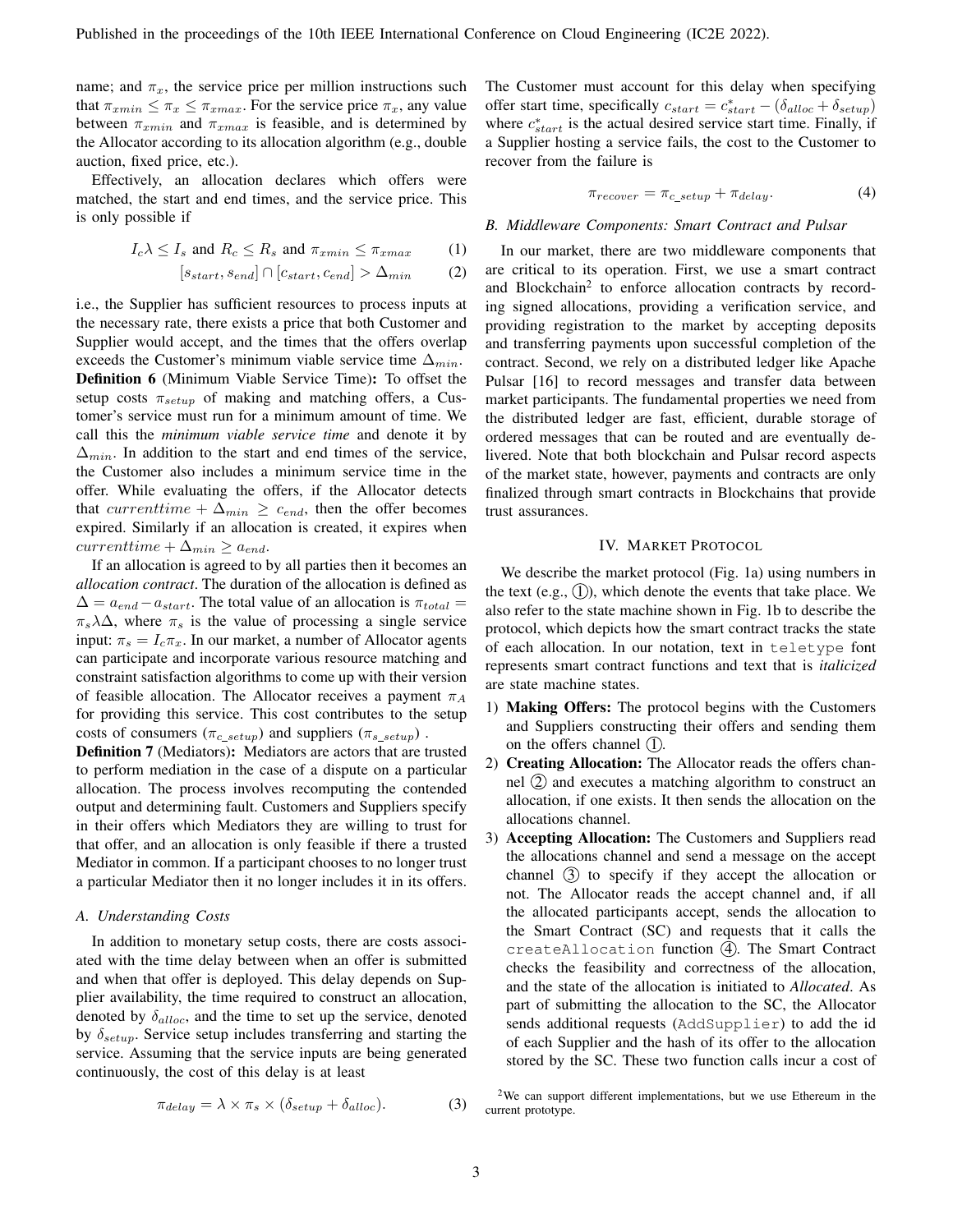

Fig. 1: (a) Horizontal lines represent communication channels between participants. Vertical lines represent functions that write to (filled circle) and/or read from (open circle) channels. For example, the Supplier reads that an allocation was accepted on the accept channel which causes it to create a reader (denoted by a square) on the input channel, a writer on the output channel and a reader on the cleanup channel. The functions occur in the numbered sequence. Red numbers signify the sequence after the outputs checked by the smart contract deployed on the blockchain do not match. (b) State of an allocation on smart contract represented as a state diagram. Our smart contract functions are described in [15].

allocation  $\pi_{ca}$ . When all Suppliers are added, the state of the allocation transitions to *Signing*.

Once the allocation is in the *Signing* state on the SC, the participants check the allocation to make sure that it matches the specific allocation that the Allocator sent on the allocations channel; if it does, they sign the allocation on the SC by submitting their security deposits  $(5)$ . Additionally, as part of signing the allocation, the Customer commits n *tests*, which are inputs that will be hidden in the data stream going to the service, and their corresponding outputs. It does this in two steps. First, by processing the n inputs and hashing the inputs and outputs incurring a cost  $n\pi_{cq}$ . Second, it sends those hashed tests to the SC incurring a commitment cost of  $\pi_{cc}$ . During the service lifetime those inputs are injected uniformly at random among the workload inputs<sup>3</sup>. See Section IV-A.

When all the participants sign the contract, the state of the allocation is changed to *Running*. The allocated Customer, Suppliers, and Mediators also incur a cost for signing the allocation and paying the Allocator for its service; we denote these costs, lumped together, as  $\pi_a$ . Once all participants have signed the contract, the Allocator receives  $\pi_A$  as payment for its service.

4) Service Execution: After the service-specific channels are constructed, the Customer can begin writing to the service input channel and the Supplier can begin reading  $(6)$ , processing inputs and sending outputs on the service output channel (this process can actually start before signing is

<sup>3</sup>This assumes that the Supplier cannot distinguish test inputs from workload inputs.

complete). For each correctly processed input the Customer reads  $(7)$ , it receives a benefit b. The Supplier, on the other hand, incurs electricity cost  $\pi_{s\epsilon}$  for processing each input.

- 5) Verifying Outputs: At the end of the allocation, the Allocator sends a message on the cleanup channel  $\circled{8}$  notifying the participants to end the allocation. The Customer informs the Supplier which  $n$  outputs are to be verified. The Supplier identifies the corresponding outputs and sends the them to the SC for verification  $(9)$ , calling postOutput. The Supplier incurs a cost of  $\pi_v$  for performing this operation. The SC compares the Supplier output against the test data committed by the Customer when it signed the allocation and stores the result<sup>4</sup>. We discuss verification further in Section IV-A.
- 6) Mediation and Closing the Allocation: If the outputs match in the previous step, the SC calls *ClearMarket* (black  $(10)$ ) which transfers payments, with the Supplier receiving  $\lambda_{\Delta}\pi_s$ , the Customer paying  $\lambda_{\Delta}\pi_s$ , and the Mediator receiving  $\pi_m$  for being available. It also causes the allocation state on the SC to transition to *Closed*. The participants receive notification of this change via their respective SC clients (black  $(11)$ ). The allocation is then finished. However, if the outputs do not match, the SC records this outcome and emits a MediationRequested event (red  $(10)$ ), which the Mediator receives from its SC client (red  $(11)$ ). The Mediator then reads  $(12)$  from the input and output channels and re-processes the  $n$  inputs, incurring a cost of

<sup>&</sup>lt;sup>4</sup>The verification is only capable of detecting errors, not ascertaining which entities are at fault. To determine fault, we use a Mediator.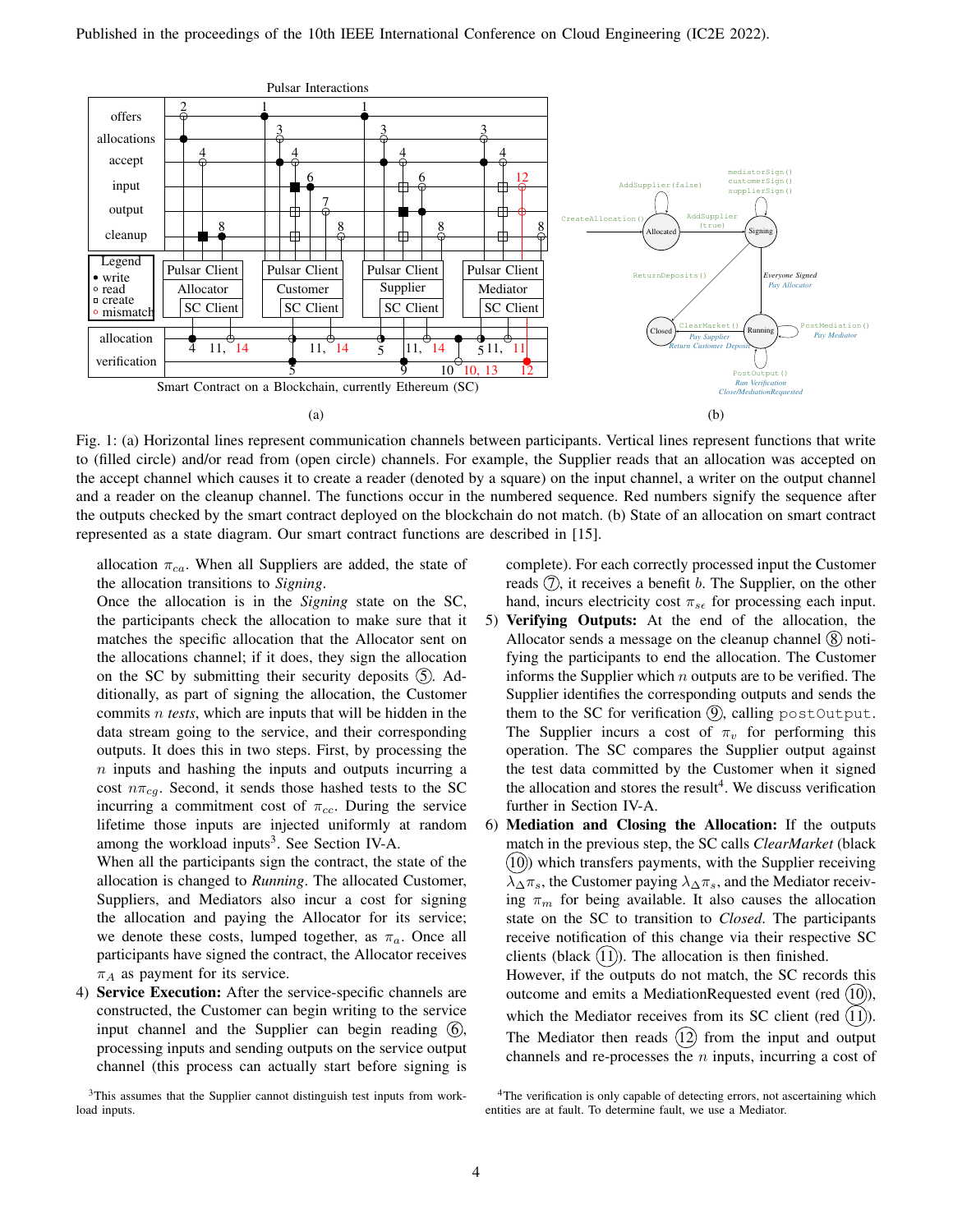$n(\pi_{s\epsilon}+\pi_{cg})$ . The Mediator then sends the result to the SC, calling postMediation, which incurs a cost of  $\pi_{mc}$ . The SC calls *ClearMarket* (red (13)) which compares the Mediator output against the output of the Suppliers and Customer to determine which participants are at fault. If a Customer or Supplier's output did not match the Mediator output, they are fined  $\pi_{cd}$  or  $\pi_{sd}$  respectively. The Mediator is paid  $n(\pi_s)$  from the fine. For any agent whose output does match the Mediator, payment is transferred as normal, i.e., the Supplier receives  $\lambda \Delta \pi_s$  or the Customer pays  $\lambda \Delta \pi_s$ . The call causes the state of the allocation to transition to *Closed*. The participants receive notification of this via their respective SC clients (red  $(14)$ ). The allocation is then finished.

## *A. Verification*

As part of the verification process, we expect the Customers to commit to at least  $n$  inputs and their corresponding outputs which we refer to as *tests*, where  $n$  is a platform parameter as part of an accepted allocation. It is also important that the Supplier cannot read them; otherwise, the Supplier can copy the outputs (by reading from the blockchain) and provide those outputs at the end of allocation and neglect processing the actual inputs. To prevent such behavior, our protocol dictates that the Customer uses a hash function to mask the values it commits in the blockchain. The key idea behind the verification strategy is to check the hash of the Supplier output against the hash of the expected output, without letting the Supplier know which output is being checked.

We introduce some additional notation to describe the solution. Let  $O_c = \{o_1, o_2, \ldots o_n\}$  represent the set of the Customer's *n* tests where  $o_i = (in_i, out_i)$  is the  $i^{th}$  test for a particular Customer. Let  $O_s = \{o_{s1}, o_{s2}, \ldots o_{sn}\}\$  represent the set of all test solutions produced by the Supplier during an allocation. To mask the input and output values, we use hash functions that are supported by the chosen Blockchain implementation—for example, since we use Ethereum we can use keccak256, sha256, and ripemd160 [17]. We define the following functions for hashing.  $\alpha$  hashes all elements of a set K and creates a set of hashes,  $\gamma$  applies a hash function to a given set and produces a single hash value, and Γ applies a double hash. The cardinality of outputs produced by  $\gamma$  and  $\Gamma$  is one, whereas  $\alpha$  produces a set whose size is same as the size of input elements. That is,  $\alpha(K) = \{hash(k_i) : \forall k_i \in K\},\$  $\gamma(K) = hash(K)$ , and  $\Gamma(K) = hash(hash(K))$ .

During the finalization of an allocation, the Customer sends  $\alpha(O_c)$ , a set of hashes to the Supplier. During execution, the Supplier records the hash of each input and output, so upon receiving the set provided by the Customer it is able to determine the set of test inputs that it must submit to the Smart Contract for verification. Note that this list does not directly specify the index of the input or output that must be sent. Rather, it identifies the  $O_v \subseteq O_s$ , such that  $O_v =$  $\{o_i: hash(o_i) \in \alpha(O_c) \cap \alpha(O_s)\}.$  This approach ensures that the Supplier must have processed the test inputs to be able to correctly identify them. If the Customer directly provided the

| TADLE I. REY SYMOOIS                 |                                                                                   |  |  |  |  |
|--------------------------------------|-----------------------------------------------------------------------------------|--|--|--|--|
| <b>Smart Contract (SC)</b>           |                                                                                   |  |  |  |  |
| penalty rate set by the SC<br>$\rho$ |                                                                                   |  |  |  |  |
| $\pi_v$                              | cost of Supplier submitting outputs to the SC                                     |  |  |  |  |
| $\pi_{cc}$                           | cost of Customer committing outputs to the SC                                     |  |  |  |  |
| $\pi_{mc}$                           | cost of Mediator committing mediation results to the SC                           |  |  |  |  |
|                                      |                                                                                   |  |  |  |  |
|                                      | Mediator (M)                                                                      |  |  |  |  |
| $\pi_m$                              | payout to the Mediator for being <i>available</i> for the duration                |  |  |  |  |
|                                      | of the service                                                                    |  |  |  |  |
| $\pi_{v\epsilon}$                    | Mediator's electricity cost to verify outputs                                     |  |  |  |  |
|                                      | <b>Customer</b>                                                                   |  |  |  |  |
| $c_i$                                | Customer $i$                                                                      |  |  |  |  |
| $A_{ci}$                             | Customer i's account ID                                                           |  |  |  |  |
|                                      |                                                                                   |  |  |  |  |
| $c_{start,end}$                      | Customer offer start and end times                                                |  |  |  |  |
| $\pi_{xmax}$                         | amount the Customer is willing to pay per million instruc-                        |  |  |  |  |
|                                      | tions                                                                             |  |  |  |  |
| $I_c$                                | number of instructions (in millions) required to process a                        |  |  |  |  |
|                                      | service input                                                                     |  |  |  |  |
| b                                    | benefit that the Customer obtains from service output                             |  |  |  |  |
| $\pi_{cg}$                           | Customer's cost of generating test output                                         |  |  |  |  |
| $e_c$                                | $rac{\pi_{cg}}{\pi}$ Customer's efficiency of processing vs. the price            |  |  |  |  |
|                                      | paid to outsource                                                                 |  |  |  |  |
| $\lambda$                            | rate at which data is set to deployed application instance                        |  |  |  |  |
| $\boldsymbol{s}_c$                   | represents when the Customer chooses to provide $n$ correct                       |  |  |  |  |
| tests (true or false)                |                                                                                   |  |  |  |  |
|                                      |                                                                                   |  |  |  |  |
|                                      | Supplier                                                                          |  |  |  |  |
| $s_i$                                | Supplier $i$                                                                      |  |  |  |  |
| $A_{si}$                             | Supplier <i>i</i> 's account ID                                                   |  |  |  |  |
| $s_{\mathit{start},\mathit{end}}$    | Supplier offer start and end times                                                |  |  |  |  |
| $\pi_{xmin}$                         | payment that the Supplier requires per million instructions                       |  |  |  |  |
| $\pi_{s\epsilon}$                    | cost to process a service input                                                   |  |  |  |  |
| $\pi_v$                              | cost to send output hash to the SC                                                |  |  |  |  |
| P(s)                                 | probability that the Supplier will process a particular input                     |  |  |  |  |
| $e_s$                                | $\frac{\pi_{s\epsilon}}{\pi}$ : Supplier's efficiency of processing vs. the price |  |  |  |  |
|                                      | paid to outsource                                                                 |  |  |  |  |
| $I_{s}$                              | number of slack instructions (in millions) per second                             |  |  |  |  |
|                                      | available                                                                         |  |  |  |  |
| $R_{s}$                              | surplus RAM available                                                             |  |  |  |  |
|                                      |                                                                                   |  |  |  |  |
| <b>Allocator</b>                     |                                                                                   |  |  |  |  |
| $\Omega$                             | an allocation                                                                     |  |  |  |  |
| $\pi_a$                              | cost to pay Allocator $(\pi_A)$ and for signing the allocation                    |  |  |  |  |
| $\pi_A$                              | payout to the Allocator for providing an accepted alloca-                         |  |  |  |  |
|                                      | tion                                                                              |  |  |  |  |
| Δ                                    | $= a_{end} - a_{start}$ : duration of a service allocation                        |  |  |  |  |
| $\pi_x$                              | market price per million instructions between $\pi_{xmin}$ and                    |  |  |  |  |
|                                      | $\pi_{xmax}$ (determined by the Allocator)                                        |  |  |  |  |
| $\pi_s$                              | $\pi_x$ × I: amount to be charged/paid to a Cus-                                  |  |  |  |  |
|                                      | tomer/Supplier for a processed input                                              |  |  |  |  |
| $\pi_{ca}$                           | cost of SC adding an allocation                                                   |  |  |  |  |
| $\it n$                              | number of outputs that must be provided by the Customer                           |  |  |  |  |
|                                      | for verification                                                                  |  |  |  |  |
| $\pi_{cd}$                           | Customer's security deposit for collateral prior to transac-                      |  |  |  |  |
|                                      | tion (set to $\rho \pi_s$ )                                                       |  |  |  |  |
| $\pi_{sd}$                           | Supplier's security deposit for collateral prior to transac-                      |  |  |  |  |
|                                      | tion (set to $\rho \pi_s$ )                                                       |  |  |  |  |
|                                      |                                                                                   |  |  |  |  |
|                                      | Other                                                                             |  |  |  |  |
| $x_{start/end}$                      | Customer's service start/end time $(x := c)$ , start/end of                       |  |  |  |  |
|                                      | Supplier's resource availability $(x := s)$ , start/end of                        |  |  |  |  |
|                                      | allocated service time $(x := a)$                                                 |  |  |  |  |
| $_{\Delta_{min}}$                    | minimum viable service time                                                       |  |  |  |  |
|                                      |                                                                                   |  |  |  |  |

indices, the Supplier could neglect to process the inputs until it received them and then produce  $O_v$ . Finally, the Supplier sends  $\gamma(O_v)$  to the smart contract, where the smart contract then checks if  $\Gamma(O_c) = hash(\gamma(O_v))$ . Recall that, during signing, the Customer committed  $O<sub>c</sub>$  to the blockchain. In reality, it sent  $\Gamma(O_c)$ . The data is double hashed because if the Customer had sent  $\gamma(O_c)$ , then the verification process on the blockchain would have required to hash all the Supplier's  $n$  outputs, thereby incurring additional costs. Instead, the Customer sends  $\Gamma(O_c)$ , requiring the Supplier to send  $\gamma(O_v)$  to the smart contract. This makes it so that the smart contract only has to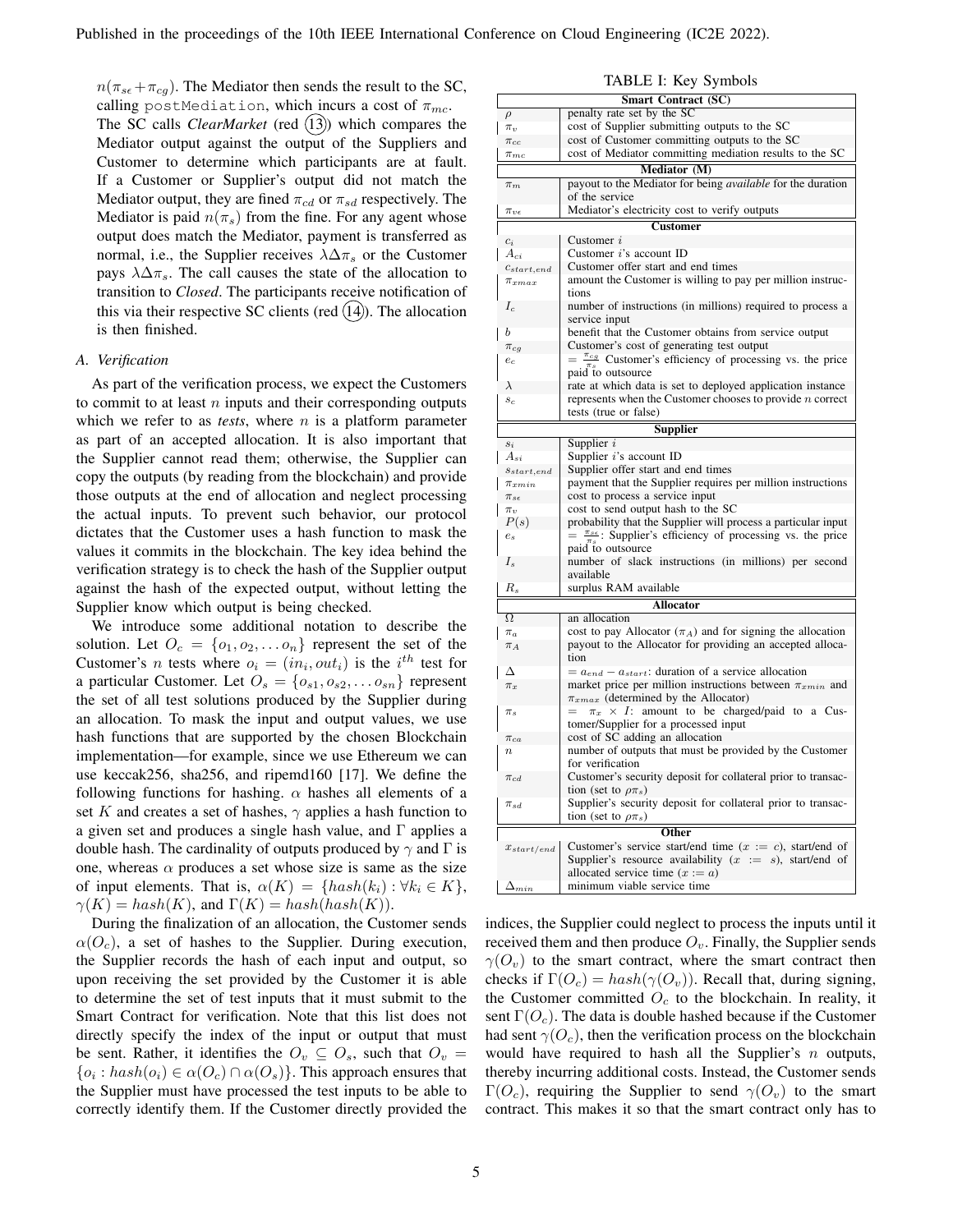hash a single element to compare against the Customer's hash.

## *B. Handling Failures*

Our protocol ensures that the consequences of failures are localized to the specific stakeholder that experiences the failure. If a Customer fails prior to signing, the Allocation is canceled. If the failure occurs after, the Supplier is unaffected. In the case of a Supplier failure the Customer submits a new service offer which incurs the cost  $\pi_{recover}$  (see Eq. (4)). Since the Supplier is penalized in these cases, they choose their availability based on estimates of their reliability to reduce the cost of unintentional failures. Thus, from a market perspective, as long as more than one agent sends offers to an Allocator and the agents have a mutually accepted Mediator, the Market is operational.

# *C. Prototype*

In the current prototype, we use the Ethereum blockchain. The system can also be implemented by using other ledgers that provide byzantine fault tolerance, such as Hashgraph [18]. Further, instead of Pulsar, we can use other distributed Ledger such as Kafka and even support the side-chains, however implementations of side-chains are still relatively new and immature [19]. We chose Pulsar in particular due to its support of multi-tenancy. This feature enables the ownership of the market to be distributed between the participants, who can each control access to their tenants.

The various actors in the system, i.e., Customers, Suppliers, Allocators, and Mediators were implemented in Python and packaged as Docker Containers. Further, we use Docker to pass the application code between Customer and the Suppliers. The default allocators (given a set of current offers): 1) finds feasible mapping through brute force search, 2) utilize the Hopcroft-Karp [20] algorithm to output a maximum cardinality matching, 3) run a double auction to determine a fair price, 4) and construct the final allocation. Each time a new offer is received by the Allocator, it runs to see if any allocations can be constructed. In this way it provides a result in the minimum possible time. Other allocation algorithms can be easily integrated into the architecture.

#### V. PROTOCOL ANALYSIS

This protocol has been designed to disincentivize deviation from the protocol. We show this by deriving the participants' utility functions, the incentives associated with each action and model the protocol as a two-player simultaneous move game. We refer reader to Table I for reference.

## *A. Customer Utility*

For each input sent, the Customer pays  $\pi_s$ , and for each correct output, the Customer receives a benefit b. Also, for each allocation the customer incurs a setup cost  $\pi_{c\_setup}$ which is

$$
\pi_{c\_setup} = n\pi_{cg} + \pi_{cc} + \pi_m + \pi_a \tag{5}
$$

where  $\pi_{cg}$  is the cost of generating a test, n is the number of tests,  $\pi_{cc}$  is the cost of committing the hash of the tests to the

SC,  $\pi_m$  is the payment to the Mediator for being available, and  $\pi_a$  is the payment to the Allocator for the allocation. The Customer utility then is

$$
U_C = \lambda \Delta (b - \pi_s) - n\pi_{cg} - \pi_{cc} - \pi_m - \pi_a \tag{6}
$$

Based on the utility function, the Customer can improve its utility if it takes actions that allow it to avoid paying  $\pi_s$  to the Supplier, or reduce the number  $n$  of test inputs that must be provided.

Therefore, we must ensure the customer cannot avoid paying  $\pi_s$  and will commit n test inputs. We can ensure that the Customer cannot avoid payment by having the Customer pay  $\lambda \Delta \pi_s$  at the end of the allocation regardless of the outcome. This decision avoids complications that appear with refunding services that fail, as in prior work [11]. This design choice may seem unfair—there is a possibility that the Customer pays for a service that is not delivered. However, our justification for using such a mechanism is that in the game analysis we will show that this loss does not occur when all participants behave rationally.

To detect when a Customer does not submit  $n$  correct tests, the following measures are taken. During signing, in addition to the hash of the tests  $\Gamma(O_c)$ , the Customer includes a hash of the list of inputs  $\Gamma(In_c)$ . Similarly, when the Supplier calls postOutput, it includes a hash of the list of *n* test inputs  $\gamma(In_v)$ . If during the verification process  $\Gamma(In_c) \neq hash(\gamma(In_v))$ , then mediation is requested. To make sure the Customer commit was honest, the Mediator reprocesses the *n* test inputs and computes  $\Gamma(O_c)$  and  $\Gamma(In_c)$ and also recomputes  $\alpha(O_c)$  and compares against the set of hashes  $\alpha(O_c)$  the Customer sent to the Supplier for identifying the tests. This process ensures the proposed system detects if the Customer does not provide the correct commitment or data to the Supplier. Since there is no way for the Customer to avoid paying, the only deviation from the protocol the Customer can take is to provide an incorrect commitment of  $n$  tests which will be detected and penalized.

#### *B. Supplier Utility*

Recall  $\lambda$  is the incoming data rate and  $\Delta$  is the duration of the allocation, therefore,  $\lambda\Delta$  is the total number of inputs sent during an allocation. That is, if the supplier runs an application successfully, it will produce  $\lambda \Delta \geq n$  outputs, where n is the number of tests used for verification (Section IV-A).

The supplier incurs a cost of  $\pi_{s\epsilon}$  processing an input and z is the number of inputs processed. For each allocation, the Supplier incurs a setup cost of

$$
\pi_{s\_setup} = \pi_v + \pi_m + \pi_a \tag{7}
$$

where  $\pi_v$  is the cost of sending a postOutput request to the SC. The Supplier utility then is

$$
U_S = \lambda \Delta(\pi_s) - z\pi_{s\epsilon} - \pi_v - \pi_m - \pi_a \tag{8}
$$

Based on the utility function, the Supplier can improve its utility if it takes actions that allow it to reduce the number  $z$ of inputs processed, i.e. skip the processing of some inputs.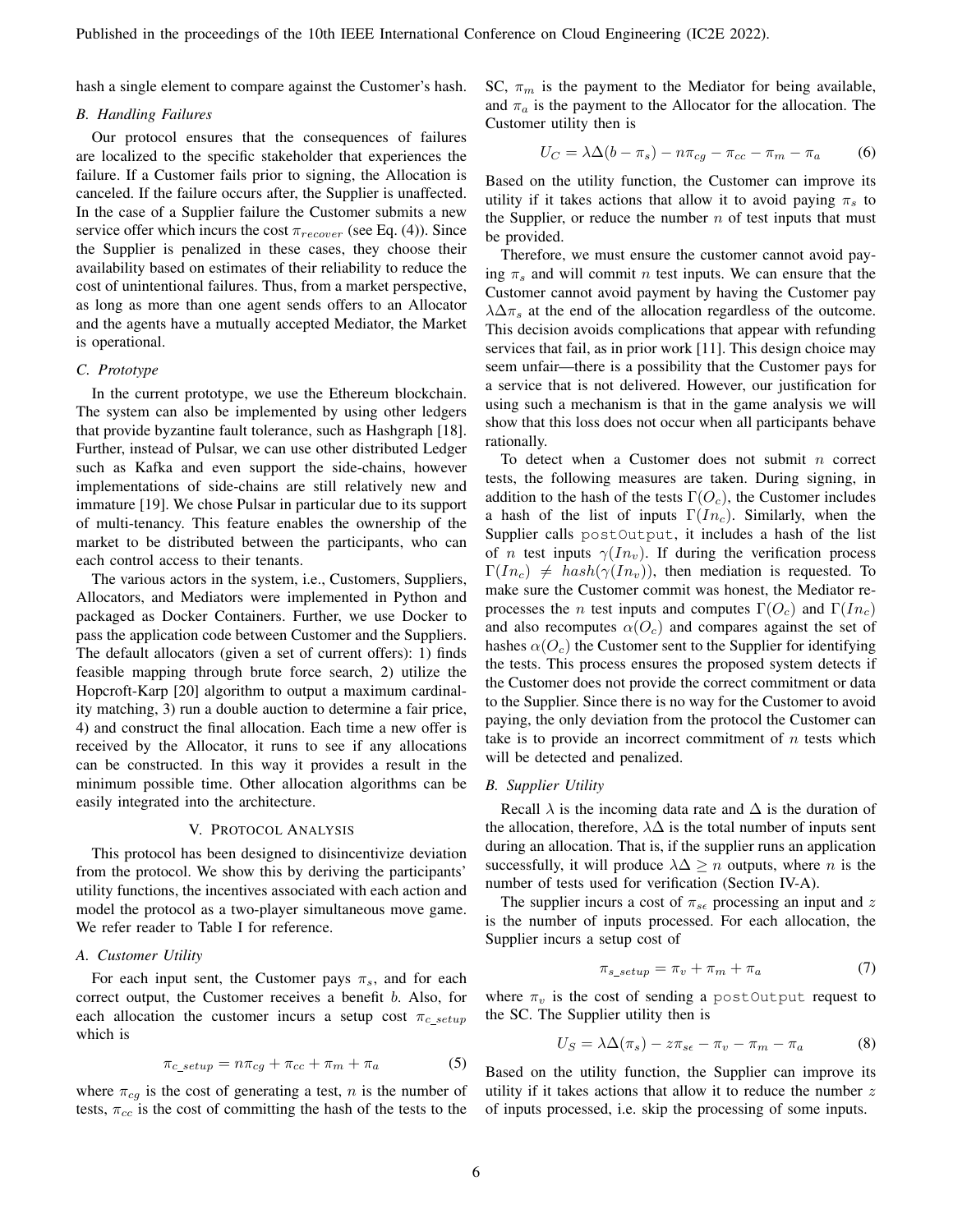|                 | Outcomes                                                     |                                                                   |                                                                     |                                                                   |  |  |  |  |
|-----------------|--------------------------------------------------------------|-------------------------------------------------------------------|---------------------------------------------------------------------|-------------------------------------------------------------------|--|--|--|--|
|                 | $O_1$ $(SS_c)$                                               | $o_2$ (ss <sub>c</sub> )                                          | $o_3$ ( $s\overline{s_c}$ )                                         | $O_4$ (SS <sub>c</sub> )                                          |  |  |  |  |
| <b>Customer</b> | $\lambda \Delta (b-\pi_s)-n\pi_{cg}-\pi_{cc}-\pi_a-\pi_m$    | $-\lambda\Delta\pi_s - n\pi_{cg} - \pi_{cc} - \pi_a - \pi_m$      | $\lambda \Delta (b-\pi_s)-\pi_{cc}-\pi_{cd}-\pi_a-\pi_m$            | $-\lambda\Delta\pi_s - \pi_{cc} - \pi_{cd} - \pi_a - \pi_m$       |  |  |  |  |
| <b>Supplier</b> | , $\lambda \Delta (\pi_s-\pi_{s\epsilon})-\pi_v-\pi_a-\pi_m$ | $-\pi_v - \pi_{sd} - \pi_a - \pi_m$                               | $\lambda_{\Delta}(\pi_s - \pi_{s\epsilon}) - \pi_v - \pi_a - \pi_m$ | $-\pi_v - \pi_{sd} - \pi_a - \pi_m$                               |  |  |  |  |
| Allocator       | $\pi_A$                                                      |                                                                   | $\pi_A$                                                             | $\pi_A$                                                           |  |  |  |  |
| <b>Mediator</b> | $\pi_m$                                                      | $\pi_m - n(\pi_{s\epsilon} - \pi_{v\epsilon} + \pi_s) - \pi_{mc}$ | $\pi_m - n(\pi_{s\epsilon} - \pi_{v\epsilon} + \pi_s) - \pi_{mc}$   | $\pi_m - n(\pi_{s\epsilon} - \pi_{v\epsilon} + \pi_s) - \pi_{mc}$ |  |  |  |  |

TABLE II: Game outcomes and payments from Fig. 2. For example,  $o_2$  is the outcome when the Supplier does not process all the validation inputs correctly and the customer does provide sufficient validation inputs.

#### *C. Incentives*

The goal is to have Customers to provide correct test data and Suppliers to process all inputs. In order to disincentivize deviation from this behavior, the Customers and Suppliers are required to provide a security deposit  $\pi_d$  to participate.  $\pi_d$  is computed as

$$
\pi_d = \pi_s \lambda \Delta \rho \tag{9}
$$

where  $\rho$  is a penalty rate defined by the market. Therefore, if the Customer is detected for not providing the correct test data, or the Supplier is detected for skipping the processing of inputs, they are fined  $\pi_d$ .

## *D. Interaction Between Customer and Supplier*

We model the interaction between the Supplier(s) and the Customer as a game. The Supplier's actions are to either process an input (denoted by s) or not (denoted by  $\overline{s}$ ). Similarly, the Customer can choose to provide *n* correct tests  $(s<sub>c</sub>)$  or not  $(\overline{s_c})$ . The resulting utility for each possible combination is shown in Table II, and the resulting game is shown in Fig. 2.

The Customer's dominant strategy is to honestly provide  $n$  test inputs as long as the utility of providing the inputs  $(s_c)$  is greater than the utility of not providing the inputs  $(\overline{s_c})$ . Formally if

$$
\left[U_C(s, s_c) > U_C(s, \bar{s_c})\right] \wedge \left[U_C(\bar{s}, s_c) > U_C(\bar{s}, \bar{s_c})\right] \tag{10}
$$

then  $U_c(*, s_c)$  is the Customer's dominant strategy, where  $*$ represents any strategy of the Supplier. To determine the conditions that make this true we reference the Customer outcomes in Table II and substitute them into Eq. (10) and simplify. Both inequalities in Eq. (10) result in the same simplified inequality  $n\pi_{cg} < \pi_{cd}$ . Recall that  $\pi_{cg} = e_c \pi_s$ , where  $e_c < 1$  is the customer's processing efficiency and  $\pi_{cd}$ was set to  $\pi_s \lambda \Delta \rho$ . Substituting these values in and simplifying the inequality gives

$$
n\pi_{cg} < \pi_{cd}
$$
\n
$$
n e_c \pi_s < \pi_s \lambda \Delta \rho
$$
\n
$$
n e_c < n < \lambda \Delta \rho
$$
\n
$$
(11)
$$

As shown in Eq. (11), the Customer will always process n inputs as long as  $n < \lambda \Delta \rho$ , where  $\rho$  is the penalty rate set by the market. Since we can ensure that the Customer's only reasonable strategy is to provide the test inputs, we do not need to consider (for the Supplier) the case when the Customer does not provide the inputs.

The Supplier can neglect processing inputs during the allocated service time. Therefore, processing all inputs  $(s, s_c)$  is the dominant strategy for the Supplier as long as  $U_S(s, s_c)$ 



Fig. 2: Extensive-form game produced by our protocol. Blue nodes indicate Customer moves, red nodes indicate Supplier moves. The game is sequential, but the decisions are hidden, so we treat it as a simultaneous move game. Each outcome has payouts for the agents (Table II).



Fig. 3: Supplier utility  $U<sub>S</sub>$  as a function of the percentage of inputs processed by the supplier  $(\frac{z}{\lambda \Delta})$ . Utility is highest when all inputs are processed, regardless of  $\rho$ .

 $U_S(\bar{s}, s_c)$ , which holds when  $\lambda \Delta(\pi_s - \pi_{s\epsilon}) > -\pi_{sd}$ . This is true unless the Customer severely underestimates the resources required, in which case the Supplier's output states that the resources allocated were exceeded, or the Supplier underestimated its power consumption in its initial offer.

This presumes that the Supplier processed every input or none of them. However, it is possible that the Supplier can risk skipping the processing of some inputs to reduce its costs. Given that the Customer only checks  $n$  inputs, as long as the Supplier processes those  $n$  inputs it will not be caught. To derive the Supplier's utility, recall that  $\lambda\Delta$  is the total number of inputs,  $n$  is the number of test inputs and  $z$  is the number of inputs processed by the Supplier. In this case, there are  $\binom{\lambda\Delta}{z}$  total ways to select which z inputs are processed by the supplier and  $\binom{\lambda \Delta - n}{z - n}$  ways for the supplier to not be detected. Therefore, the probability of the supplier getting detected is represented by  $P_d$ , where  $P_d$  is

$$
P_d = 1 - \frac{\binom{\lambda \Delta - n}{z - n}}{\binom{\lambda \Delta}{z}} \tag{12}
$$

We can then define the utility of the supplier  $(U<sub>S</sub>)$  as

$$
U_S = \lambda \Delta \pi_s (1 - P_d) - P_d \pi_{sd} - z \pi_{se} - \pi_a - \pi_m - \pi_v
$$
 (13)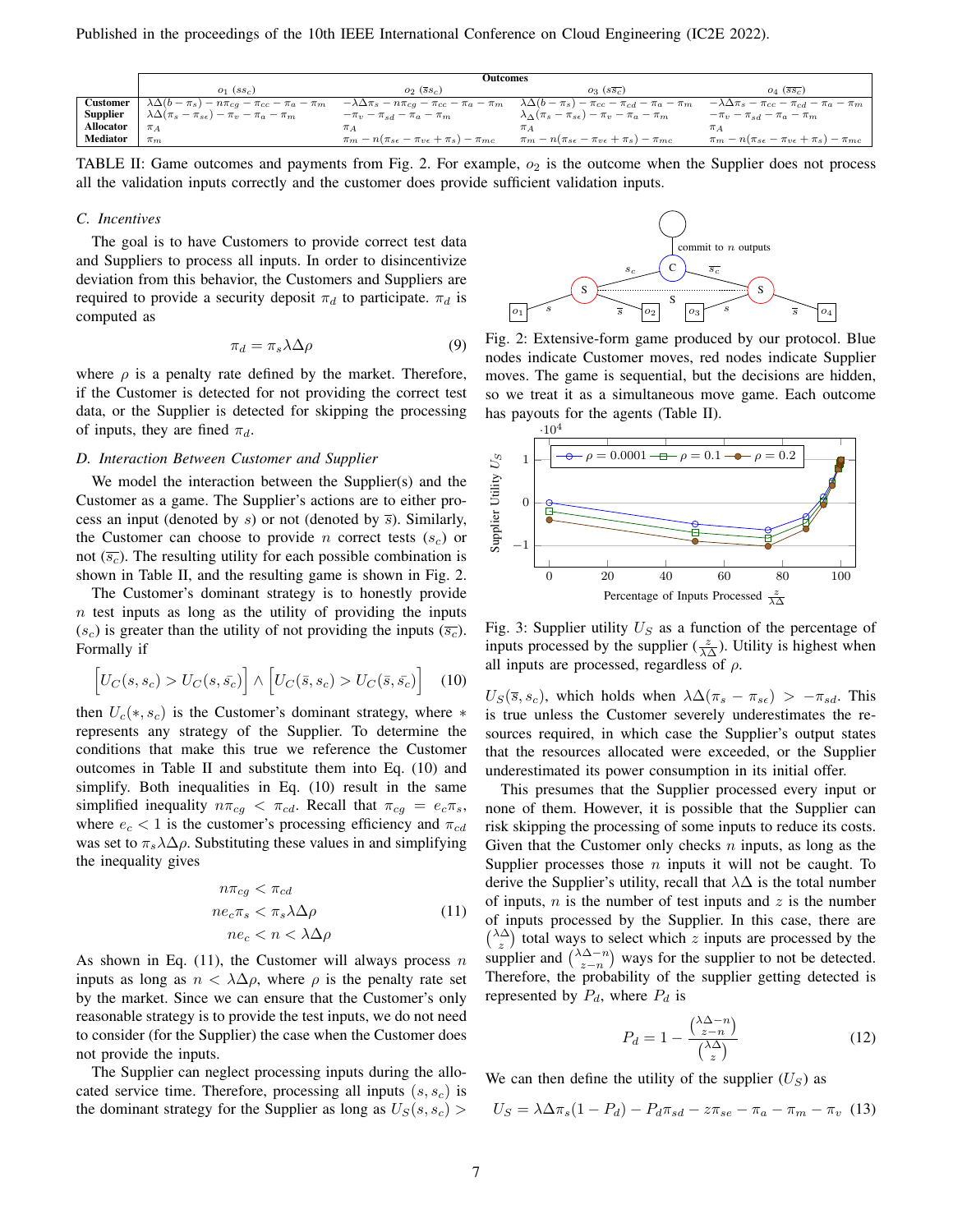| Scenario       | # of Customers | # of Suppliers | <b>Supplier Type</b> |
|----------------|----------------|----------------|----------------------|
| S1             | 10             | 10             | ideal                |
| S <sub>2</sub> | 20             | 10             | ideal                |
| S <sub>3</sub> | 20             | 20             | ideal                |
| S <sub>4</sub> | 10             | 10             | dishonest            |
| S <sub>5</sub> | 20             | 10             | dishonest            |
| S <sub>6</sub> | 20             | 20             | dishonest            |

TABLE III: Experiment Scenarios

We plot this utility in Fig. 3, where we see that the Supplier obtains maximum utility when it processes all of the inputs.

This analysis shows that since the penalty multiplier  $\rho$  is set by the market, the market can ensure that the Customer will always provide *n* correct tests. Further, since  $\rho$  and *n* are market parameters, and  $\lambda$  and  $\Delta$  are determined by the service the market can ensure a minimum value for  $P_d$ .

## VI. EXPERIMENTS

We have shown analytically that our protocol will deter deviation from the protocol for rational agents. We now present the experimental performance. To emulate a large market, we deployed the actors as Kubernetes Pods using the Google Kubernetes Engine (GKE). CPU and RAM utilization were extracted directly from GKE's monitoring framework using BigQuery. The blockchain was deployed on a private network locally in our lab on a machine with Intel Xeon CPU and 64 GB RAM.

The application deployed on this market is a real-world application from our partner transit agency that processes a stream of video frames to count the number of passengers in each vehicle [21, 22]. The data is used for guiding the planning of decisions that include deploying additional transit vehicles to an area later in the day. We considered six scenarios (Table III), where we varied the number Customers and the number and type of Suppliers. The types of Suppliers are: ideal Suppliers that do not cheat and process all inputs, and dishonest Suppliers that correctly process an input with a 50% probability, otherwise they provide a random output. Each of the Customers posted one offer to run the occupancy detection application on 600 frames.

#### *A. Deployment Overhead*

For each scenario, we measured the delay between submitting and offer and receiving the allocation from the Allocator. The result in Fig. 4 shows that the median allocation time across scenarios ranged from 9 to 12 seconds for Customers and 2 to 12 seconds for Suppliers. Additional delay is incurred if the participants wait until the participants sign the allocation stored by the smart contract. The block mean mining time on our private Ethereum network was 12 seconds. Thus the minimum time to call the createAllocation, addSupplier and the various sign functions is 45 seconds on average. To verify we measured the time between calling these functions and the transaction being added to block and measured  $13.6\pm$ 6.5,  $15.6 \pm 18.5$ , and  $14.4 \pm 9.1$  accordingly. The other smart contract functions (e.g., postOutput, postMediation) are not in the critical path of deploying and running the application and so do not delay the application deployment.



Fig. 4: Time between when a customer (or supplier) submits an offer and receives an allocation.



Fig. 5: Time spent setting up the application for all Suppliers in scenarios S1-S6.

We also measure the time to start the application once the allocation has been accepted. This result in Fig. 5 varies from 3 to 74 seconds. This time includes downloading and starting to run the application docker image, and depends heavily on the size of the image itself. In our case, the occupancy detection image was 3GB which impacted the setup time. It is important for Customers to take this into account when setting the start time of the service. Scenarios 1, 2, 5, and 6 have significantly shorter setup times, this is due to images persisting on disk between runs eliminating the time needed to download the image. In the scenarios with dishonest Suppliers we measure the time spent in mediation. This result in Fig. 6 shows that the median time for mediation ranged from 145 to 210 seconds. The duration of mediation increased as the number of sporadic Suppliers increased. One way to reduce Mediation time is load balance the Mediators available in the system.

During the scenarios we recorded the CPU and memory utilization of the pods. The results in Figs. 7 and 8 show the average CPU utilization and RAM requirements respectively for the Customers, Suppliers and Mediator in scenarios S1- S6. Both CPU and RAM usage was consistent for Customers and Suppliers between scenarios. Scenarios S4-S6 consisted of included dishonest Suppliers and thus required mediation which is reflected an increase in CPU and memory usage for the Mediator in these cases.

## *B. Monetary Costs*

The monetary costs of the system are primarily a consequence of using Ethereum. The gas costs of each function can be found in table Table IV. The cost to a Customer of using the market for an ideal iteration of the protocol is 322,222 Gas which includes the cost of signing the allocation, plus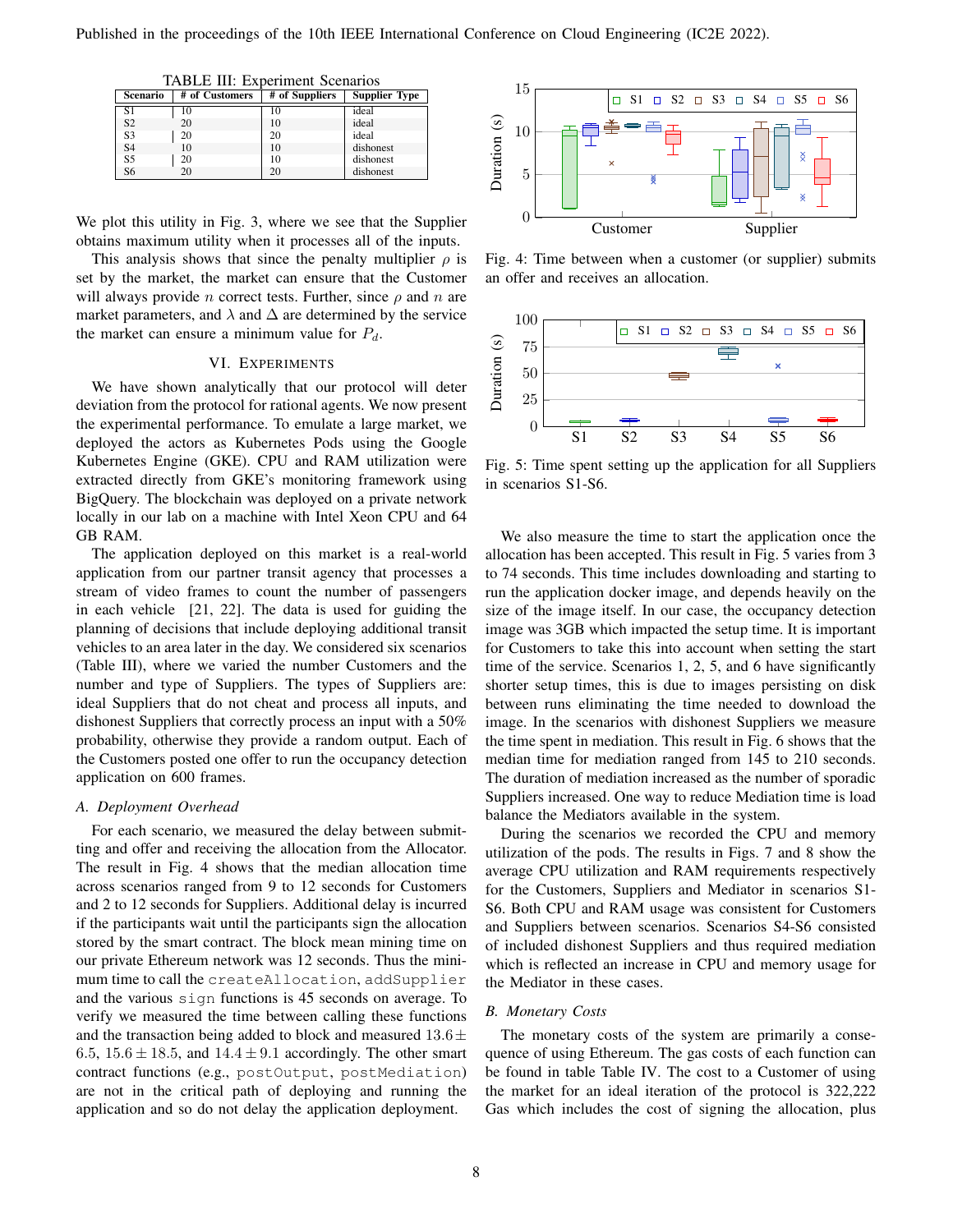TABLE IV: Gas Costs and Delay of Each Smart Contract Function Call

| Function        | createAllocation | addSupplier     | customerSign | supplierSign | mediatorSign | postOutput | postMediation |
|-----------------|------------------|-----------------|--------------|--------------|--------------|------------|---------------|
| Gas             | 208.404          | .038            | 13.818       | 109.931      | 58.053       | 88.992     | 87.944        |
| Response time s | $3.6 \pm 6.5$    | $15.6 \pm 18.5$ | $14.4 + 9.$  |              | $16 + 193$   |            | $28.5 + 1$    |



Fig. 6: Time spent in mediation for scenarios S4-S6 due to dishonest Suppliers.



Fig. 7: Average CPU utilization per customer, supplier and mediator for scenarios S1-S6.

the amount it pays to the Allocator to create the allocation. The cost in dollars will depend on which Ethereum network is used. The cost on the Ethereum MainNet, using the conversion [23] (On 4/20/22 With cost of 30Gwei/gas), is \$30.22. Alternatively using a Layer 2 scaling solutions such as the Polygon network [24] results in a cost of \$0.0168 [25]. For our implementation we ran a private Ethereum Network and measured the power consumption. The load due to running a miner was approximately 15 watts on the lab machine with Intel Xeon CPU and 64 GB RAM, which has a base power usage of 145 watts. Thus the cost of operating the Ethereum miner, using \$0.10/kWh for the cost of electricity, is \$0.0015/h.

#### VII. RELATED RESEARCH

Market-driven approaches to outsourced computation have been studied in the context of residual cloud computing [26] and batch processing [11]. Cherniack et al. [27] outlined a federated market from which producers and consumers derive value from streaming data; however, they do not address trust in their design. TrueBit [12] is a platform designed to extend the computation capabilities of blockchain-based consensus computers (such as Ethereum) that provide strong guarantees that small computations are performed correctly. However, their platform is not suitable for stream computing because



Fig. 8: Average memory used per customer, supplier and mediator for scenarios S1-S6.

it relies on the Solvers sending their results to the blockchain before they are released.

Dong et al. [28] determine that for verifying outsourced computation, the cryptographic approach is not practical and should instead use repeated executions. The computations, however, should not be duplicated more than twice. Their strategy is simple: outsource to two providers and compare results. However, their approach does not restrict collusion between suppliers, especially if interaction outside smart contracts is allowed. Our approach relies on mediation and using  $n$  inputs make collusion unlikely.

Coopedge [10] is a recently introduced edge computing platform implemented on HyperLedger. Their approach works for co-operative offloading of cloud computing tasks to edge servers participating in the network. Their primary trust mechanism relies on reputation, assuming that the edge servers have a long history and can gather enough reputation over time. Their incentive mechanism is task based, higher rewards are offered for completing a task sooner, and the time is determined through consensus on the blockchain. This mechanism is not well suited for stream applications with potentially high and sporadic data rates. They also do not address how to ensure that computations are performed correctly.

## VIII. CONCLUSION

Our goal in this paper was to develop a framework that would enable the creation of a decentralized market for outsourcing of streaming computation. We presented a protocol and showed that rational participants would follow the protocol and benefit from participating in the system, while participants that deviate from the protocol incur fines. While this does not prevent agents from operating maliciously and returning erroneous results it does ensure that costs exceed the benefits within the system in such cases. We do not handle scenarios when there are benefits exogenous to the system that make it worthwhile to misbehave; we would consider such scenarios in future work.